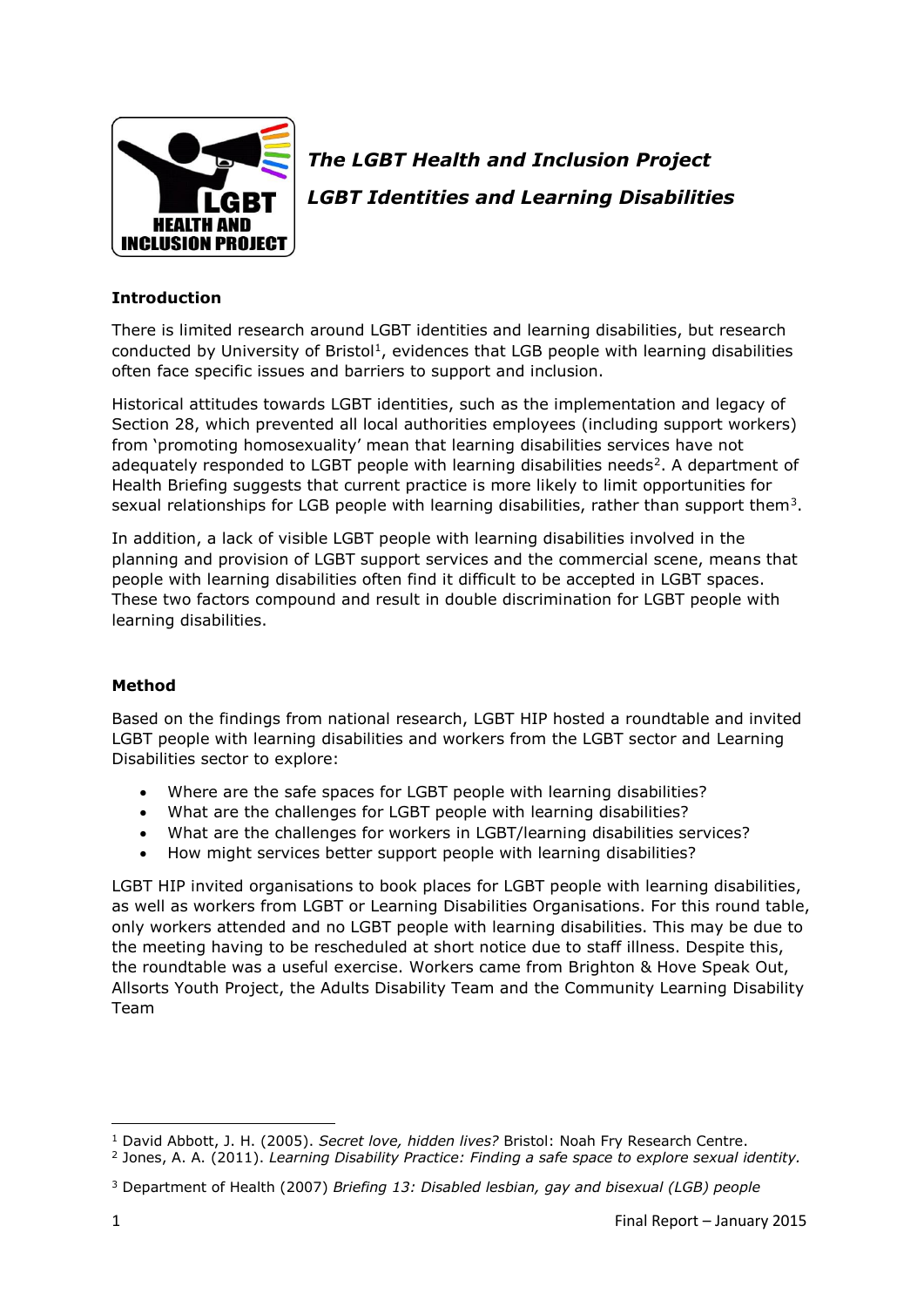# **Findings**

# **Where are safe spaces for LGBT people with learning disabilities?**

The participants were asked to map spaces in Brighton & Hove that are (a) LGBT inclusive and (b) inclusive for people with learning disabilities. This visual exercise illustrates how people with who might experience multiple forms of discrimination can find it difficult to find spaces where all parts of their identity are accepted.

It is evident from *Figure 1* and *2*, that there is often ambiguity as to whether a space is safe and inclusive or unsafe and non-inclusive. The participants fed back that this is due to a variety of factors, including the level and visibility of a learning disability, visibility as an LGBT person and individual circumstances.

*Figure 1* shows inclusive spaces for LGBT people include LGBT support services; police; health services; Brighton Pier and LGBT spaces/ Pride. On the other hand, it shows residential support services and places of worship as non-inclusive spaces.



*Figure 1: LGBT Safe Spaces*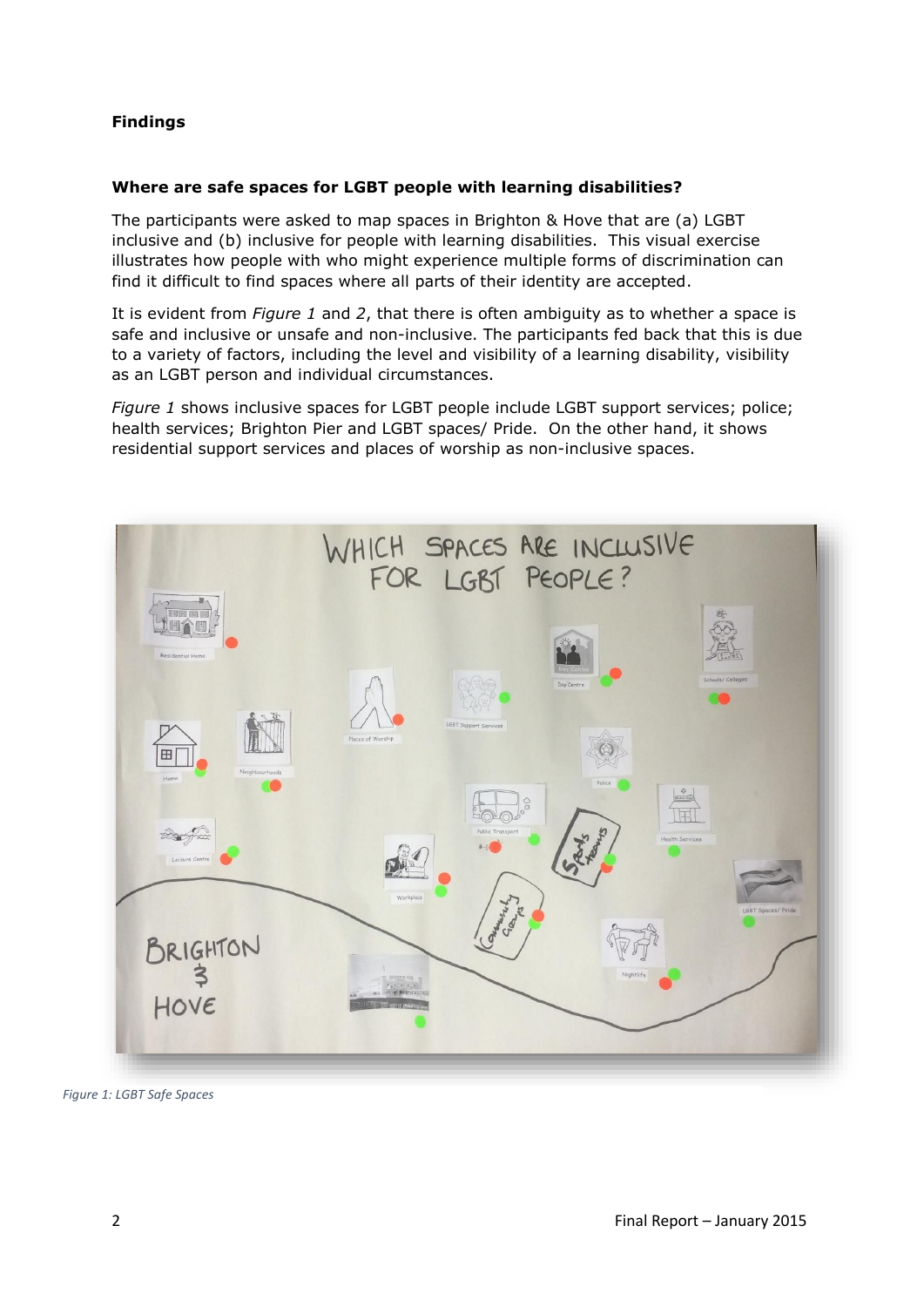*Figure 2* shows day centres, places of worship, Brighton Pier and home as inclusive spaces. This map show more non-inclusive spaces than *Figure 1*. LGBT support services; police; LGBT spaces/ Pride; nightlife; public transport; work place and leisure centres were all deemed as non-inclusive by the participants.



*Figure 2: Learning Disabled Safe Spaces*

These maps indicate a problematic conflict of safe spaces for LGBT people and people with learning disabilities. The maps clearly indicate that LGBT support and spaces are often not safe for people with learning disabilities and participants noted that the 'gay commercial scene' can often be homogenous and unwelcoming of difference. At the same time, residential homes and day centres were not considered LGBT-inclusive. This results in LGBT people with learning disabilities at risk of not having their needs met fully by LGBT services or learning-disabilities services.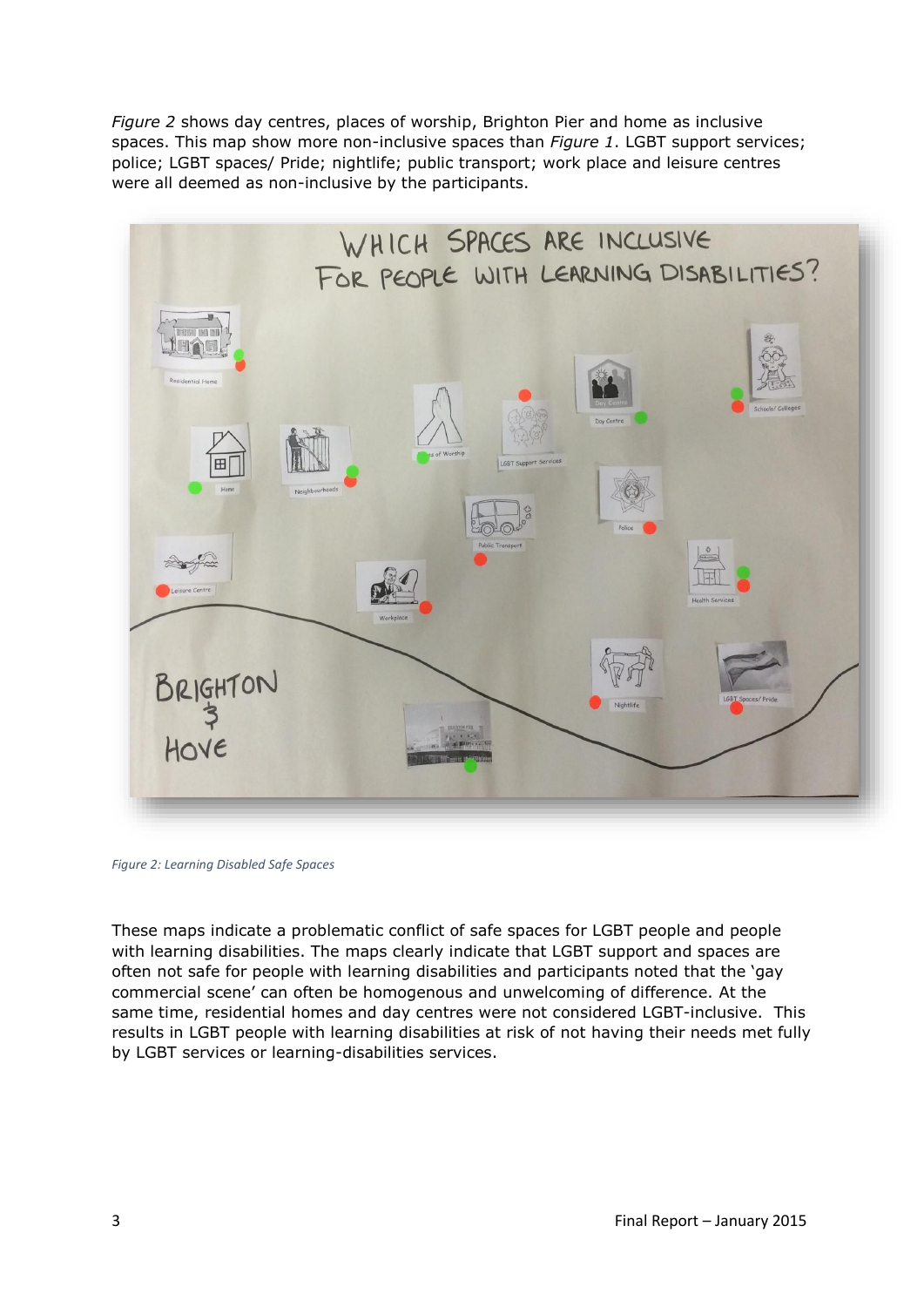# **Barriers for LGBT people with Learning Disabilities**

Participants were asked to explore the barriers LGBT people with learning disabilities might face in accessing holistic support. Common themes have been summarised below:

#### *Sex & Relationships*

Participants reported that there is a lack of support for people with learning disabilities to access support around sex and relationships in general. This can includes misconceptions that all people with learning disabilities are asexual and that sexual urges generally are 'inappropriate'. Furthermore, participants discussed how people with learning disabilities can be infantilised which feeds into the notion that they would not need support around sex and relationships. Participants emphasised that this can be said for people with learning disabilities in general, and that LGBT people then face additional barriers. Participants identified risk of 'mate crime' and sexual or financial exploitation for people with learning disabilities in night-time venues, including the commercial gay scene.

## *Stigma*

The stigma around learning disabilities can make it hard for people to disclose to LGBT support services that they have additional needs and stigma around LGBT identities can make it difficult to 'come out' to support workers.

## *Communication*

Participants identified a lack of easy-read and accessible information online and in hard copy for LGBT people with learning disabilities. This includes information about local LGBT support as well as broader education about sexual orientation or gender identity. Invisibility of LGBT identities in care settings and of people with learning disabilities in LGBT settings was also identified as problematic.

#### *Risk Assessments*

Risk assessments and a risk-averse culture in care, were identified as a potential barrier to LGBT people with learning disabilities being able to explore their sexual orientation or gender identity.

#### *Carers/ Workers*

Participants identified attitudes and knowledge of carers as a possible barrier to LGBT people accessing support or social opportunities. This includes workers making 'best interest' decisions for service users, which may not respond to their needs as an LGBT person. Carers or workers also may not have knowledge of sexual orientation or gender identity or know how to respond to disclosures. In addition, LGBT people with learning disabilities are often reliant on carers to access the LGBT scene and shift patterns were identified as a barrier to staying out late. It was also noted that LGBT workers might not have the knowledge or confidence to support people with learning disabilities to access support or social opportunities.

#### *Disclosing*

Participants identified stigma and shame as reasons why LGBT people with learning disabilities may not come out to workers. Participants noted that the first time that people might be asked to consider or disclose their sexual orientation or gender identity may be when completing a monitoring form. This was identified as problematic as there is often not enough time to properly explore what this means.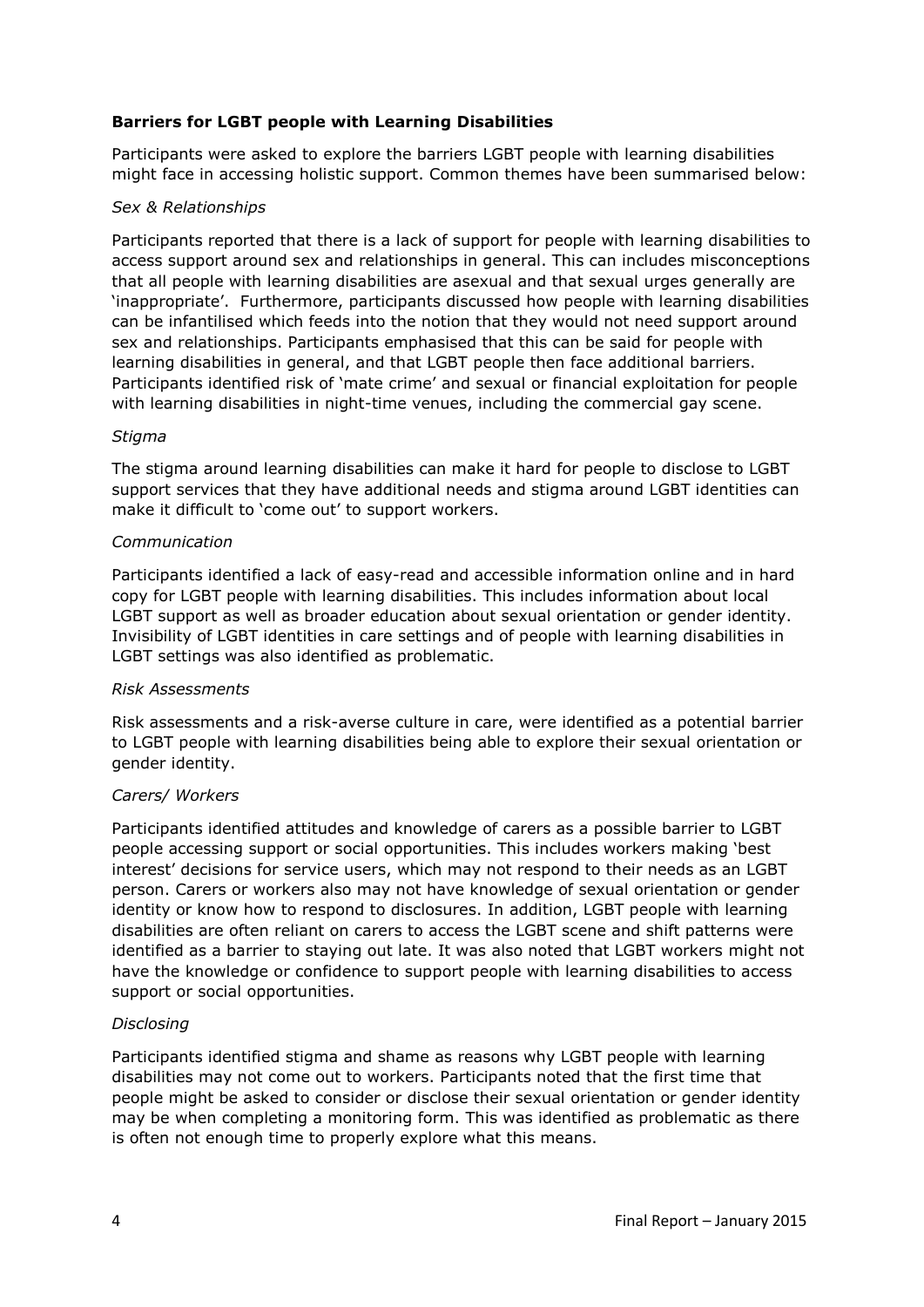# **Difficulties and Challenges for Workers**

#### *LGBT Services*

Participants identified that workers in LGBT services have unmet training needs in disability awareness. They also cited time constraints and heavy workloads can be a barrier to meeting individual needs. Lack of knowledge and stigma around learning disabilities can be a barrier in LGBT services. Participants also noted the 'fear of getting it wrong' resulted in a lack of professional confidence to support people with learning disabilities. A major challenge identified for workers in LGBT services was using one form of communication instead of person-centred accessible communication methods.

#### *Learning Disabilities Services*

Participants identified a lack of LGBT-awareness and unmet training needs amongst some carers/workers in learning disability services. Again, 'fear of getting it wrong' and stigma around disabilities were cited as barriers to supporting LGBT service users. The participants also noted that there was a lack of opportunity to talk about sex and relationships and lack of confidence and expertise in responding to disclosures. Another major barrier for carers and workers was the high influence of parents/ families in their relative's lives. Participants discussed how parents or carers attitudes towards LGBT issues can make it difficult for workers to support them to explore their identities. Participants also noted that the need for risk assessments and avoiding risk can delay, or prevent people with learning disabilities from exploring their sexual orientation or gender identity in an organic way.

| <b>Challenges for Workers</b>                                                                                                                                                                                                       |                                                                                                                                                                                                                                                                                      |
|-------------------------------------------------------------------------------------------------------------------------------------------------------------------------------------------------------------------------------------|--------------------------------------------------------------------------------------------------------------------------------------------------------------------------------------------------------------------------------------------------------------------------------------|
| <b>LGBT Services:</b>                                                                                                                                                                                                               | <b>Learning Disabilities Services:</b>                                                                                                                                                                                                                                               |
| • Training needs<br>Lack of time<br>Stigma around LD<br>Lack of confidence<br>$\bullet$<br>Fear of getting it wrong<br>$\bullet$<br>Respecting individuality<br>• Being used to one form of<br>communication vs. accessible<br>info | • Training needs<br>Stigma around LGBT identities<br>Parents or family involvement<br>$\bullet$<br>Lack of knowledge & expertise<br>$\bullet$<br>about LGBT identities<br>Lack of opportunity to discuss<br>Fear of getting it wrong<br>$\bullet$<br><b>Risk Averse</b><br>$\bullet$ |

*Figure 3: Challenges for Workers (Flipchart)*

Further to this exercise, participants were invited to discuss how services might better support LGBT people with learning disabilities. The suggestions have been transcribed in *Figure 4*.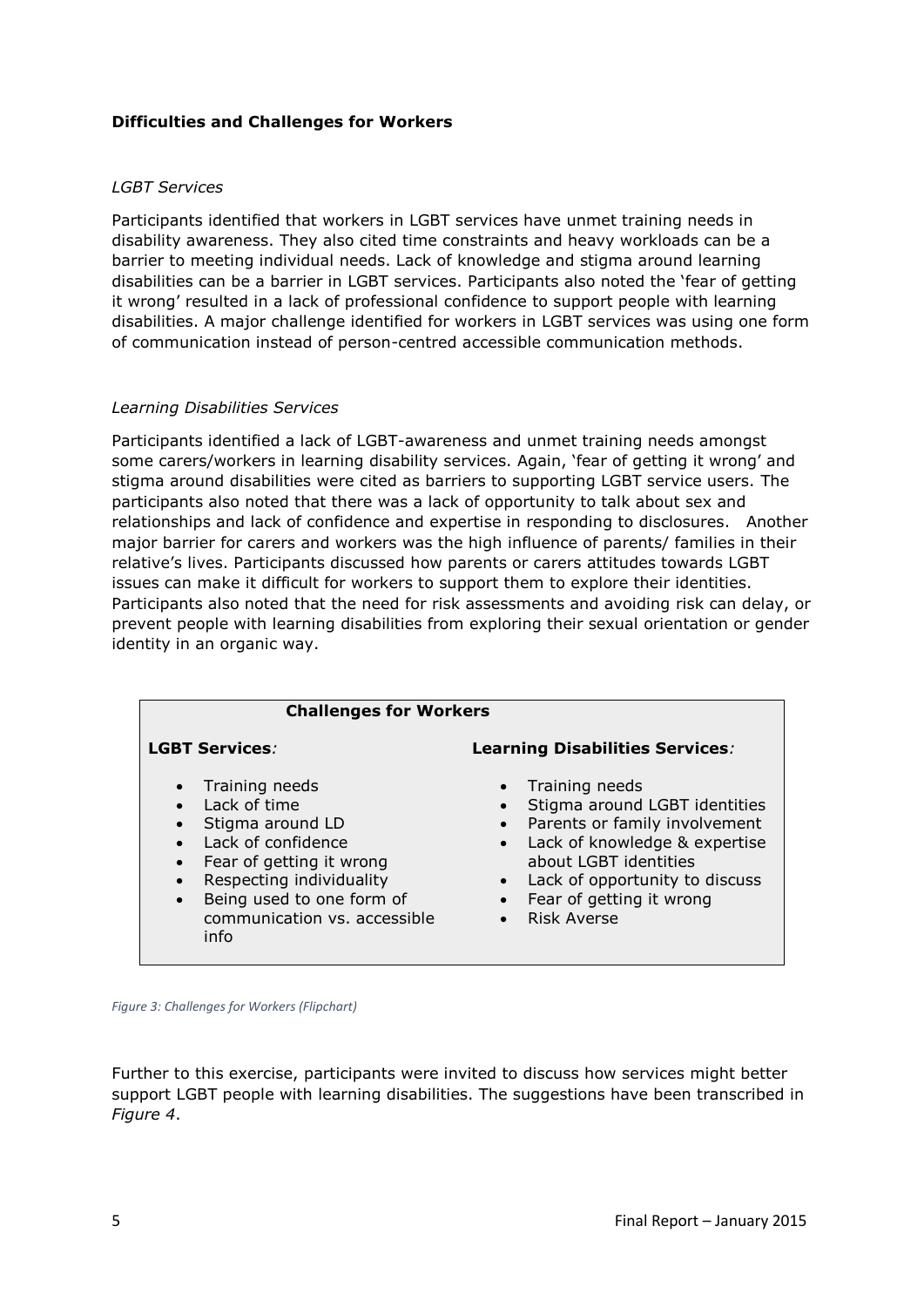# **How can services better support LGBT people with Learning Disabilities?**

#### **Next Steps:**

- Peer forum/ support group
- Accessible information for people with learning disabilities about LGBT identities and support
- Broader sex and relationships education generally
- Making information accessible
- Increasing staff knowledge and understanding in LGBT service provision and learning disabilities
- Further meeting with more service providers and service users
- Advice on wellbeing for providers- include relationships
- Logistics for future group venue, funding etc…
- Engaging service users

#### *Figure 4: Next Steps*

#### **Conclusions**

The primary conclusion from this roundtable discussion is that there are gaps in service provision from LGBT services and learning-disabilities services which fail to meet LGBT people with learning disabilities needs. It is clear that there are unmet training needs around disability- awareness for workers in LGBT services and vice versa.

In addition, there is a lack of spaces for LGBT people with learning disabilities to socialise and meet other LGBT people. The community mapping exercise showed that services and social spaces are not adequately equipped to respond to the needs of a person with learning disability who is also LGBT.

Stigma and shame around LGBT identities can make it difficult for people to come out in care settings and the same can be said for people disclosing learning disabilities in LGBT spaces.

A lack of accessible leaflets and information for LGBT people with learning disabilities has been identified, as well as paperwork in generic LGBT support services creating a barrier to access.

Participants felt that services could be improved through offered LGBT- awareness training and disability awareness training to relevant staff. They were also keen to explore the idea of a specific group or space for LGBT people with disabilities to meet and socialise.